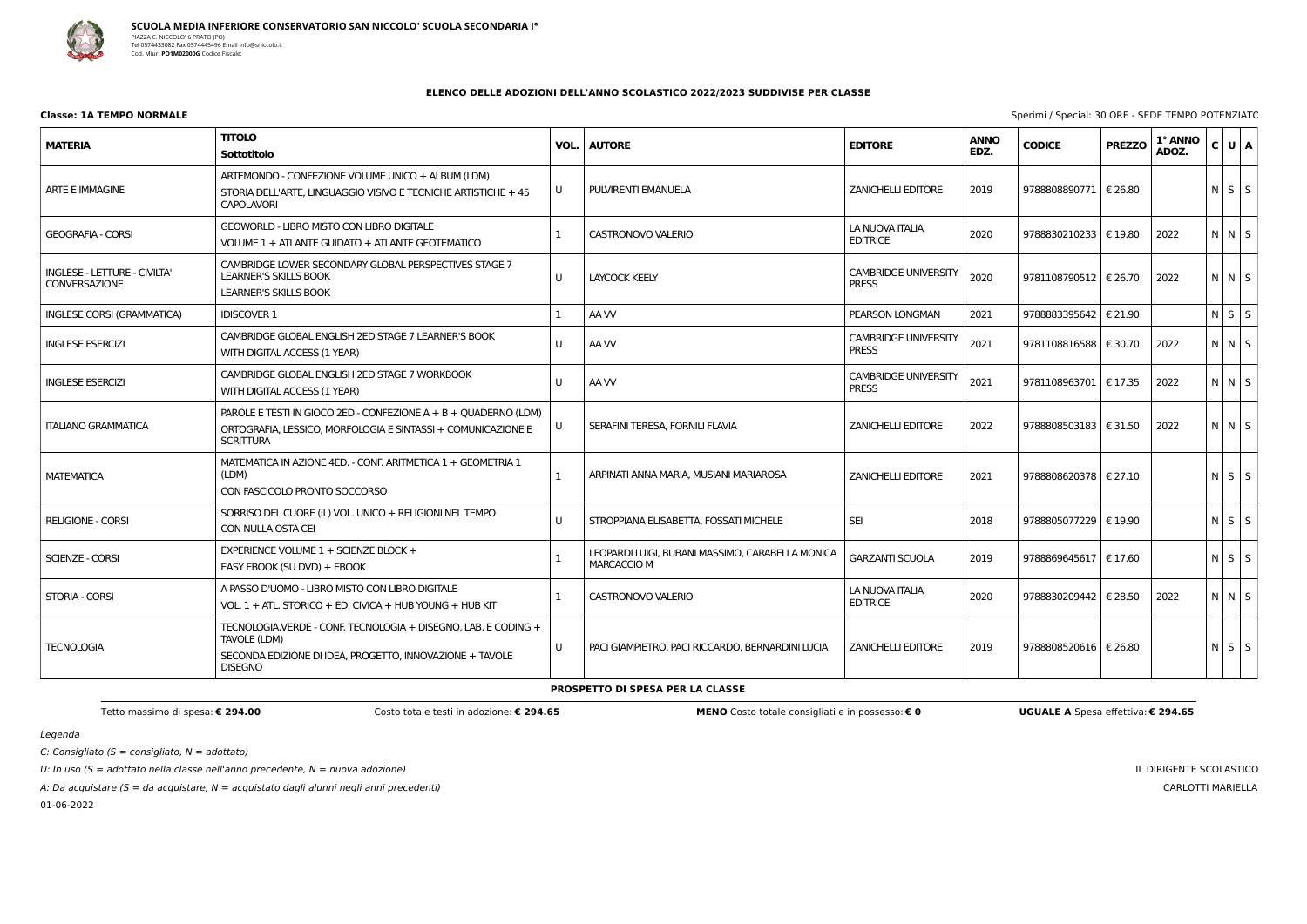

 $C:$  Consigliato (S = consigliato,  $N =$  adottato)

U: In uso ( $S =$  adottato nella classe nell'anno precedente,  $N =$  nuova adozione)

A: Da acquistare ( $S = da$  acquistare,  $N = ac$ quistato dagli alunni negli anni precedenti)

01-06-2022

|  |  | Sperimi / Special: 30 ORE - SEDE TEMPO POTENZIATO |  |
|--|--|---------------------------------------------------|--|

IL DIRIGENTE SCOLASTICO CARLOTTI MARIELLA

#### **ELENCO DELLE ADOZIONI DELL'ANNO SCOLASTICO 2022/2023 SUDDIVISE PER CLASSE**

# **Classe: 1B SCUOLA SECONDARIA I° TEMPO NORMALE** Sperimi / Special: 30 ORE - Sperimi / Special: 30 ORE - Sperimi / Special: 30 ORE - Special: 30 ORE - Special: 30 ORE - Special: 30 ORE - Special: 30 ORE - Special: 30 ORE -

| <b>MATERIA</b>                                       | <b>TITOLO</b><br>Sottotitolo                                                                                                                                 | VOL. | <b>AUTORE</b>                                                          | <b>EDITORE</b>                              | <b>ANNO</b><br>EDZ. | <b>CODICE</b>           | <b>PREZZO</b> | 1° ANNO<br>ADOZ. | C U A       |  |
|------------------------------------------------------|--------------------------------------------------------------------------------------------------------------------------------------------------------------|------|------------------------------------------------------------------------|---------------------------------------------|---------------------|-------------------------|---------------|------------------|-------------|--|
| <b>ARTE E IMMAGINE</b>                               | ARTEMONDO - CONFEZIONE VOLUME UNICO + ALBUM (LDM)<br>STORIA DELL'ARTE, LINGUAGGIO VISIVO E TECNICHE ARTISTICHE + 45<br><b>CAPOLAVORI</b>                     | U    | PULVIRENTI EMANUELA                                                    | <b>ZANICHELLI EDITORE</b>                   | 2019                | 9788808890771   € 26.80 |               |                  | $N$ $S$ $S$ |  |
| <b>GEOGRAFIA - CORSI</b>                             | GEOWORLD - LIBRO MISTO CON LIBRO DIGITALE<br>VOLUME 1 + ATLANTE GUIDATO + ATLANTE GEOTEMATICO                                                                |      | <b>CASTRONOVO VALERIO</b>                                              | LA NUOVA ITALIA<br><b>EDITRICE</b>          | 2020                | 9788830210233 € 19.80   |               | 2022             | $N$ $N$ $S$ |  |
| INGLESE - LETTURE - CIVILTA'<br><b>CONVERSAZIONE</b> | CAMBRIDGE LOWER SECONDARY GLOBAL PERSPECTIVES STAGE 7<br><b>LEARNER'S SKILLS BOOK</b><br><b>LEARNER'S SKILLS BOOK</b>                                        | U    | <b>LAYCOCK KEELY</b>                                                   | <b>CAMBRIDGE UNIVERSITY</b><br><b>PRESS</b> | 2020                | 9781108790512   € 26.70 |               | 2022             | $N$ $N$ $S$ |  |
| <b>INGLESE CORSI (GRAMMATICA)</b>                    | <b>IDISCOVER 1</b>                                                                                                                                           |      | AA W                                                                   | PEARSON LONGMAN                             | 2021                | 9788883395642           | € 21.90       |                  | $N$ $S$ $S$ |  |
| <b>INGLESE ESERCIZI</b>                              | CAMBRIDGE GLOBAL ENGLISH 2ED STAGE 7 LEARNER'S BOOK<br>WITH DIGITAL ACCESS (1 YEAR)                                                                          | U    | AA W                                                                   | <b>CAMBRIDGE UNIVERSITY</b><br><b>PRESS</b> | 2021                | 9781108816588   € 30.70 |               | 2022             | NNS         |  |
| <b>INGLESE ESERCIZI</b>                              | CAMBRIDGE GLOBAL ENGLISH 2ED STAGE 7 WORKBOOK<br>WITH DIGITAL ACCESS (1 YEAR)                                                                                | U    | AA W                                                                   | <b>CAMBRIDGE UNIVERSITY</b><br><b>PRESS</b> | 2021                | 9781108963701 € 17.35   |               | 2022             | $N$ $N$ $S$ |  |
| <b>ITALIANO GRAMMATICA</b>                           | PAROLE E TESTI IN GIOCO 2ED - CONFEZIONE A + B + QUADERNO (LDM)<br>ORTOGRAFIA, LESSICO, MORFOLOGIA E SINTASSI + COMUNICAZIONE E<br><b>SCRITTURA</b>          | U    | SERAFINI TERESA, FORNILI FLAVIA                                        | <b>ZANICHELLI EDITORE</b>                   | 2022                | 9788808503183   € 31.50 |               | 2022             | N N S       |  |
| <b>MATEMATICA</b>                                    | MATEMATICA IN AZIONE 4ED. - CONF. ARITMETICA 1 + GEOMETRIA 1<br>(LDM)<br>CON FASCICOLO PRONTO SOCCORSO                                                       |      | ARPINATI ANNA MARIA, MUSIANI MARIAROSA                                 | <b>ZANICHELLI EDITORE</b>                   | 2021                | 9788808620378   € 27.10 |               |                  | $N$ $S$ $S$ |  |
| <b>RELIGIONE - CORSI</b>                             | SORRISO DEL CUORE (IL) VOL. UNICO + RELIGIONI NEL TEMPO<br>CON NULLA OSTA CEI                                                                                | U    | STROPPIANA ELISABETTA, FOSSATI MICHELE                                 | <b>SEI</b>                                  | 2018                | 9788805077229           | € 19.90       |                  | $N$ $S$ $S$ |  |
| <b>SCIENZE - CORSI</b>                               | EXPERIENCE VOLUME $1 +$ SCIENZE BLOCK +<br>EASY EBOOK (SU DVD) + EBOOK                                                                                       |      | LEOPARDI LUIGI, BUBANI MASSIMO, CARABELLA MONICA<br><b>MARCACCIO M</b> | <b>GARZANTI SCUOLA</b>                      | 2019                | 9788869645617   € 17.60 |               |                  | $N$ $S$ $S$ |  |
| <b>STORIA - CORSI</b>                                | A PASSO D'UOMO - LIBRO MISTO CON LIBRO DIGITALE<br>VOL, $1 + ATL$ , STORICO + ED, CIVICA + HUB YOUNG + HUB KIT                                               |      | <b>CASTRONOVO VALERIO</b>                                              | LA NUOVA ITALIA<br><b>EDITRICE</b>          | 2020                | 9788830209442   € 28.50 |               | 2022             | $N$ $N$ $S$ |  |
| <b>TECNOLOGIA</b>                                    | TECNOLOGIA.VERDE - CONF. TECNOLOGIA + DISEGNO, LAB. E CODING +<br>TAVOLE (LDM)<br>SECONDA EDIZIONE DI IDEA, PROGETTO, INNOVAZIONE + TAVOLE<br><b>DISEGNO</b> | U    | PACI GIAMPIETRO, PACI RICCARDO, BERNARDINI LUCIA                       | <b>ZANICHELLI EDITORE</b>                   | 2019                | 9788808520616   € 26.80 |               |                  | $N$ $S$ $S$ |  |

#### **PROSPETTO DI SPESA PER LA CLASSE**

Tetto massimo di spesa: € 294.00 Costo totale testi in adozione: € 294.65 MENO Costo totale consigliati e in possesso: € 0 UGUALE A Spesa effettiva: € 294.65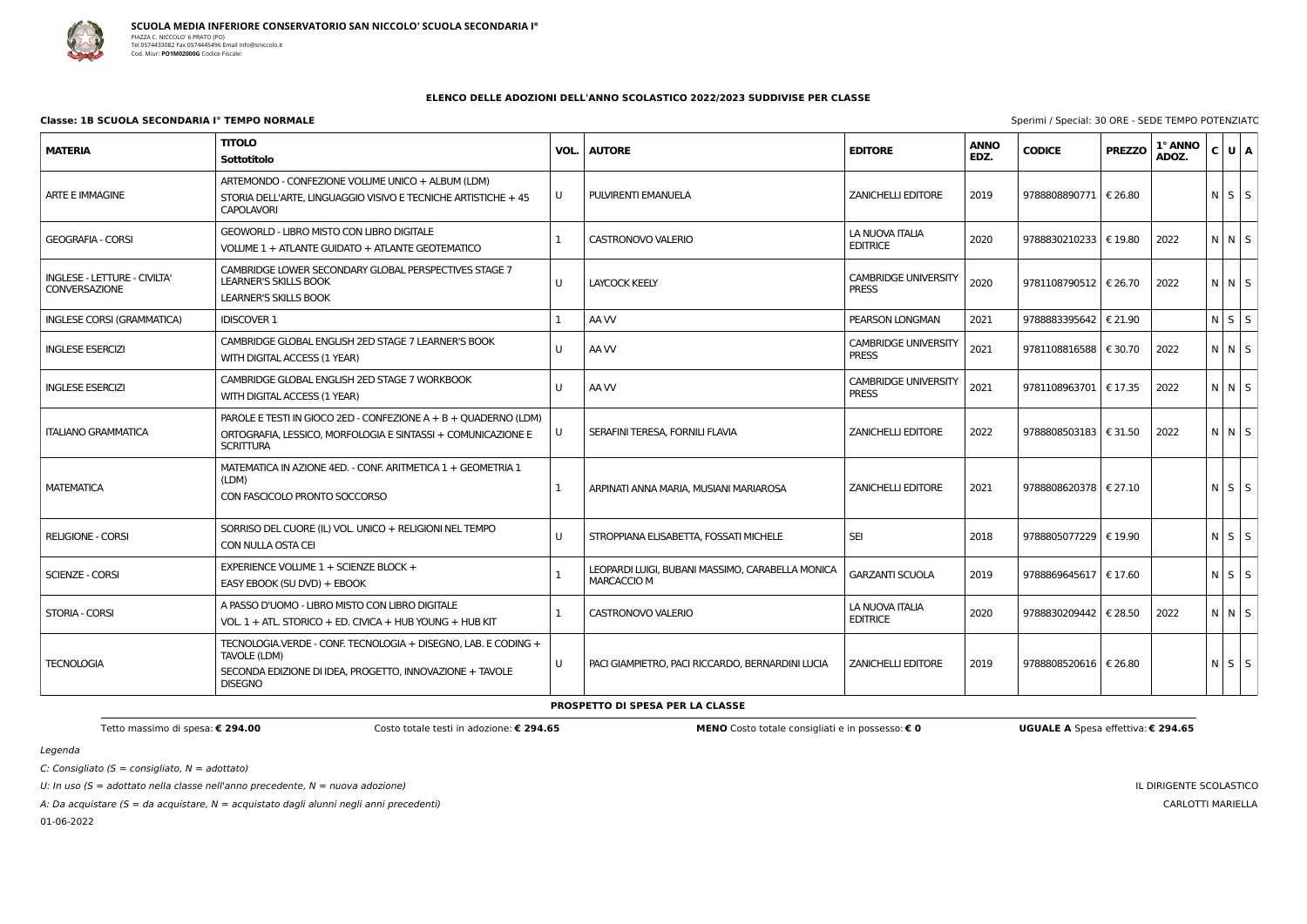

C: Consigliato ( $S =$  consigliato,  $N =$  adottato)

U: In uso ( $S =$  adottato nella classe nell'anno precedente,  $N =$  nuova adozione)

A: Da acquistare ( $S = da$  acquistare,  $N = ac$ quistato dagli alunni negli anni precedenti)

01-06-2022

|  |  | Sperimi / Special: 30 ORE - SEDE TEMPO POTENZIATO |
|--|--|---------------------------------------------------|
|  |  |                                                   |

IL DIRIGENTE SCOLASTICO CARLOTTI MARIELLA

### **ELENCO DELLE ADOZIONI DELL'ANNO SCOLASTICO 2022/2023 SUDDIVISE PER CLASSE**

# **Classe: 2A TEMPO NORMALE** Sperimi / Special: 30

| <b>MATERIA</b>                                       | <b>TITOLO</b><br>Sottotitolo                                                                                                                                 | VOL.                  | <b>AUTORE</b>                                                          | <b>EDITORE</b>                              | <b>ANNO</b><br>EDZ. | <b>CODICE</b>           | <b>PREZZO</b>    | 1° ANNO<br>ADOZ. | C U A             |  |
|------------------------------------------------------|--------------------------------------------------------------------------------------------------------------------------------------------------------------|-----------------------|------------------------------------------------------------------------|---------------------------------------------|---------------------|-------------------------|------------------|------------------|-------------------|--|
| <b>ARTE E IMMAGINE</b>                               | ARTEMONDO - CONFEZIONE VOLUME UNICO + ALBUM (LDM)<br>STORIA DELL'ARTE, LINGUAGGIO VISIVO E TECNICHE ARTISTICHE + 45<br><b>CAPOLAVORI</b>                     | U                     | PULVIRENTI EMANUELA                                                    | <b>ZANICHELLI EDITORE</b>                   | 2019                | 9788808890771   € 26.80 |                  |                  | $N$ $S$ $N$       |  |
| <b>GEOGRAFIA - CORSI</b>                             | GEOGRAFIA PER TUTTI (LA) - EDIZIONE ROSSA - VOLUME 2 (LDM)<br>L'EUROPA IN GENERALE. GLI STATI EUROPEI                                                        | $\mathcal{P}$         | <b>TONDELLI CARLA</b>                                                  | <b>ZANICHELLI EDITORE</b>                   | 2018                | 9788808727190   € 17.80 |                  |                  | $N$ $S$ $S$       |  |
| INGLESE - LETTURE - CIVILTA'<br><b>CONVERSAZIONE</b> | CAMBRIDGE LOWER SECONDARY GLOBAL PERSPECTIVES STAGE 8<br><b>LEARNER'S SKILLS BOOK</b><br><b>LEARNER'S SKILLS BOOK</b>                                        | U                     | <b>LAYCOCK KEELY</b>                                                   | <b>CAMBRIDGE UNIVERSITY</b><br><b>PRESS</b> | 2020                | 9781108790543   € 26.70 |                  | 2022             | $N$ $N$ $S$       |  |
| <b>INGLESE CORSI (GRAMMATICA)</b>                    | <b>IDISCOVER 2</b>                                                                                                                                           | $\mathbf{2}^{\prime}$ | AA W                                                                   | PEARSON LONGMAN                             | 2021                | 9788883395659   € 21.90 |                  |                  | $N$ $S$ $S$       |  |
| <b>INGLESE ESERCIZI</b>                              | CAMBRIDGE GLOBAL ENGLISH 2ED STAGE 8 LEARNER'S BOOK<br>WITH DIGITAL ACCESS (1 YEAR)                                                                          | U                     | AA W                                                                   | <b>CAMBRIDGE UNIVERSITY</b><br><b>PRESS</b> | 2022                | 9781108816649   € 30.70 |                  | 2022             | $N$ $N$ $S$       |  |
| <b>INGLESE ESERCIZI</b>                              | CAMBRIDGE GLOBAL ENGLISH 2ED STAGE 8 WORKBOOK<br>WITH DIGITAL ACCESS (1 YEAR)                                                                                | U                     | AA W                                                                   | <b>CAMBRIDGE UNIVERSITY</b><br><b>PRESS</b> | 2022                | 9781108963718           | $\epsilon$ 17.35 | 2022             | $N$ $N$ $S$       |  |
| <b>ITALIANO GRAMMATICA</b>                           | NEL SUONO IL SENSO<br>GRAMMATICA DELLA LINGUA ITALIANA AD USO SCOLASTICO                                                                                     | U                     | PAGGI RAFFAELA, ALBINI LUCIANA, FERRARI DANIELE                        | <b>ITACALIBRI</b>                           | 2016                | 9788852604836   € 26.90 |                  |                  | NSN               |  |
| <b>MATEMATICA</b>                                    | MATEMATICA IN AZIONE 4ED. - CONF. ARITMETICA 2 + GEOMETRIA 2<br>(LDM)                                                                                        | $\overline{2}$        | ARPINATI ANNA MARIA, MUSIANI MARIAROSA                                 | <b>ZANICHELLI EDITORE</b>                   | 2021                | 9788808493668   € 26.40 |                  |                  | $N \mid S \mid S$ |  |
| <b>RELIGIONE - CORSI</b>                             | SORRISO DEL CUORE (IL) VOL. UNICO + RELIGIONI NEL TEMPO<br>CON NULLA OSTA CEI                                                                                | U                     | STROPPIANA ELISABETTA, FOSSATI MICHELE                                 | <b>SEI</b>                                  | 2018                | 9788805077229   € 19.90 |                  |                  | $N$ $S$ $N$       |  |
| <b>SCIENZE - CORSI</b>                               | EXPERIENCE VOLUME 2 + SCIENZE BLOCK +<br>EASY EBOOK (SU DVD) + EBOOK                                                                                         |                       | LEOPARDI LUIGI, BUBANI MASSIMO, CARABELLA MONICA<br><b>MARCACCIO M</b> | <b>GARZANTI SCUOLA</b>                      | 2019                | 9788869645624   € 17.60 |                  |                  | $N$ $S$ $S$       |  |
| <b>STORIA - CORSI</b>                                | EPOCHE E CIVILTA' - LIBRO MISTO CON HUB LIBRO YOUNG<br>VOL. 2 + QUAD. + HUB YOUNG + HUB KIT                                                                  | $\mathcal{P}$         | CASTRONOVO VALERIO                                                     | LA NUOVA ITALIA<br><b>EDITRICE</b>          | 2018                | 9788822192684   € 27.00 |                  |                  | $N$ $S$ $S$       |  |
| <b>TECNOLOGIA</b>                                    | TECNOLOGIA.VERDE - CONF. TECNOLOGIA + DISEGNO, LAB. E CODING +<br>TAVOLE (LDM)<br>SECONDA EDIZIONE DI IDEA, PROGETTO, INNOVAZIONE + TAVOLE<br><b>DISEGNO</b> | U                     | PACI GIAMPIETRO, PACI RICCARDO, BERNARDINI LUCIA                       | <b>ZANICHELLI EDITORE</b>                   | 2019                | 9788808520616   € 26.80 |                  |                  | NSN               |  |

**PROSPETTO DI SPESA PER LA CLASSE**

Tetto massimo di spesa: € 117.00 Costo totale testi in adozione: € 285.85 MENO Costo totale consigliati e in possesso: € 100.4 UGUALE A Spesa effettiva: € 185.45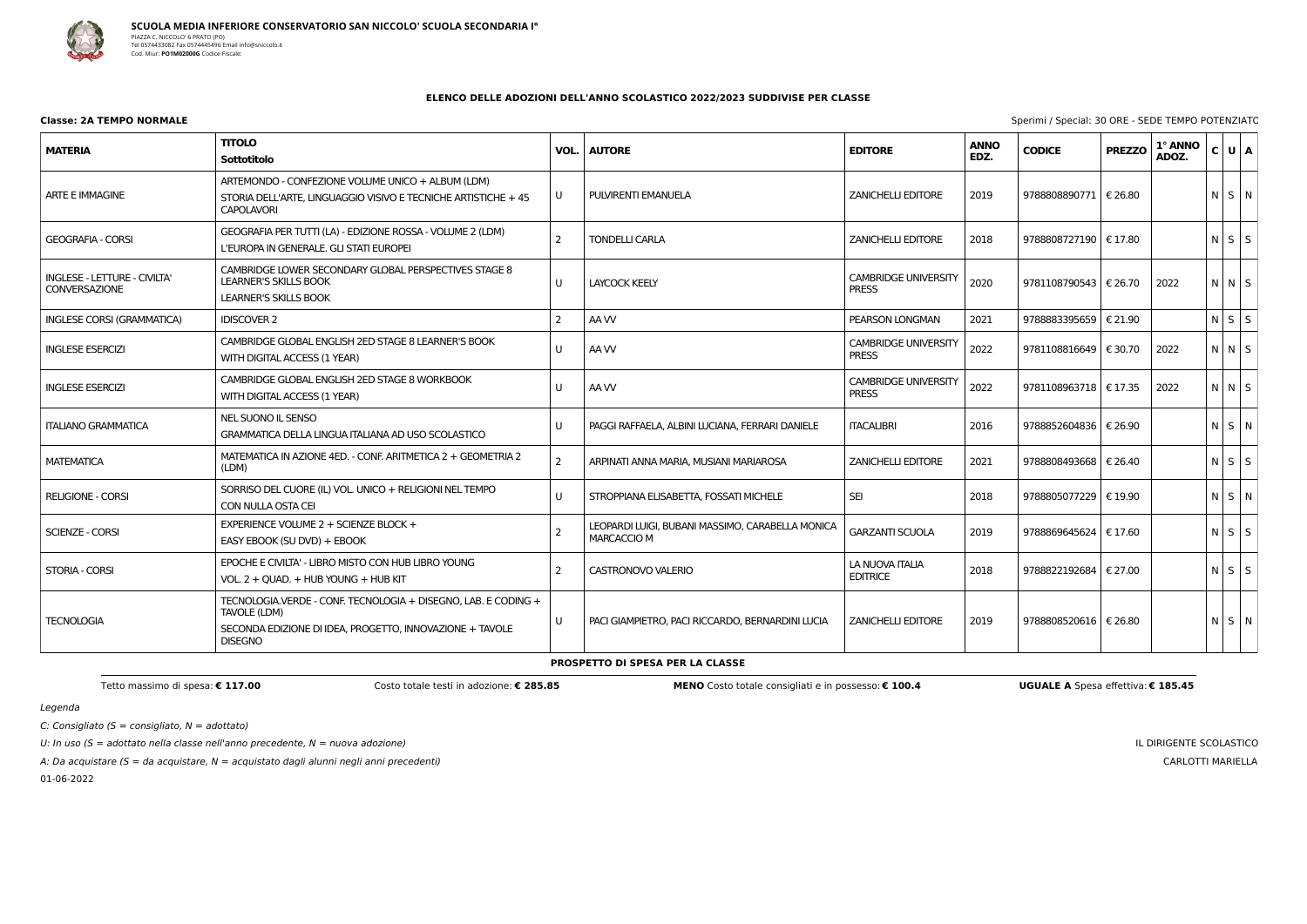

C: Consigliato ( $S =$  consigliato,  $N =$  adottato)

U: In uso ( $S =$  adottato nella classe nell'anno precedente,  $N =$  nuova adozione)

A: Da acquistare ( $S = da$  acquistare,  $N = ac$ quistato dagli alunni negli anni precedenti)

01-06-2022

|  |  | Sperimi / Special: 30 ORE - SEDE TEMPO POTENZIATO |
|--|--|---------------------------------------------------|
|  |  |                                                   |

IL DIRIGENTE SCOLASTICO CARLOTTI MARIELLA

### **ELENCO DELLE ADOZIONI DELL'ANNO SCOLASTICO 2022/2023 SUDDIVISE PER CLASSE**

# **Classe: 2B TEMPO NORMALE** Sperimi / Special: 30

| <b>MATERIA</b>                                       | <b>TITOLO</b><br>Sottotitolo                                                                                                                                 | VOL.                  | <b>AUTORE</b>                                                          | <b>EDITORE</b>                              | <b>ANNO</b><br>EDZ. | <b>CODICE</b>           | <b>PREZZO</b>    | 1° ANNO<br>ADOZ. | C U A             |  |
|------------------------------------------------------|--------------------------------------------------------------------------------------------------------------------------------------------------------------|-----------------------|------------------------------------------------------------------------|---------------------------------------------|---------------------|-------------------------|------------------|------------------|-------------------|--|
| <b>ARTE E IMMAGINE</b>                               | ARTEMONDO - CONFEZIONE VOLUME UNICO + ALBUM (LDM)<br>STORIA DELL'ARTE, LINGUAGGIO VISIVO E TECNICHE ARTISTICHE + 45<br><b>CAPOLAVORI</b>                     | U                     | PULVIRENTI EMANUELA                                                    | <b>ZANICHELLI EDITORE</b>                   | 2019                | 9788808890771   € 26.80 |                  |                  | $N$ $S$ $N$       |  |
| <b>GEOGRAFIA - CORSI</b>                             | GEOGRAFIA PER TUTTI (LA) - EDIZIONE ROSSA - VOLUME 2 (LDM)<br>L'EUROPA IN GENERALE. GLI STATI EUROPEI                                                        | $\mathcal{P}$         | <b>TONDELLI CARLA</b>                                                  | <b>ZANICHELLI EDITORE</b>                   | 2018                | 9788808727190   € 17.80 |                  |                  | $N$ $S$ $S$       |  |
| INGLESE - LETTURE - CIVILTA'<br><b>CONVERSAZIONE</b> | CAMBRIDGE LOWER SECONDARY GLOBAL PERSPECTIVES STAGE 8<br><b>LEARNER'S SKILLS BOOK</b><br><b>LEARNER'S SKILLS BOOK</b>                                        | U                     | <b>LAYCOCK KEELY</b>                                                   | <b>CAMBRIDGE UNIVERSITY</b><br><b>PRESS</b> | 2020                | 9781108790543   € 26.70 |                  | 2022             | $N$ $N$ $S$       |  |
| <b>INGLESE CORSI (GRAMMATICA)</b>                    | <b>IDISCOVER 2</b>                                                                                                                                           | $\mathbf{2}^{\prime}$ | AA W                                                                   | PEARSON LONGMAN                             | 2021                | 9788883395659   € 21.90 |                  |                  | $N$ $S$ $S$       |  |
| <b>INGLESE ESERCIZI</b>                              | CAMBRIDGE GLOBAL ENGLISH 2ED STAGE 8 LEARNER'S BOOK<br>WITH DIGITAL ACCESS (1 YEAR)                                                                          | U                     | AA W                                                                   | <b>CAMBRIDGE UNIVERSITY</b><br><b>PRESS</b> | 2022                | 9781108816649   € 30.70 |                  | 2022             | $N$ $N$ $S$       |  |
| <b>INGLESE ESERCIZI</b>                              | CAMBRIDGE GLOBAL ENGLISH 2ED STAGE 8 WORKBOOK<br>WITH DIGITAL ACCESS (1 YEAR)                                                                                | U                     | AA W                                                                   | <b>CAMBRIDGE UNIVERSITY</b><br><b>PRESS</b> | 2022                | 9781108963718           | $\epsilon$ 17.35 | 2022             | $N$ $N$ $S$       |  |
| <b>ITALIANO GRAMMATICA</b>                           | NEL SUONO IL SENSO<br>GRAMMATICA DELLA LINGUA ITALIANA AD USO SCOLASTICO                                                                                     | U                     | PAGGI RAFFAELA, ALBINI LUCIANA, FERRARI DANIELE                        | <b>ITACALIBRI</b>                           | 2016                | 9788852604836   € 26.90 |                  |                  | NSN               |  |
| <b>MATEMATICA</b>                                    | MATEMATICA IN AZIONE 4ED. - CONF. ARITMETICA 2 + GEOMETRIA 2<br>(LDM)                                                                                        | $\overline{2}$        | ARPINATI ANNA MARIA, MUSIANI MARIAROSA                                 | <b>ZANICHELLI EDITORE</b>                   | 2021                | 9788808493668   € 26.40 |                  |                  | $N \mid S \mid S$ |  |
| <b>RELIGIONE - CORSI</b>                             | SORRISO DEL CUORE (IL) VOL. UNICO + RELIGIONI NEL TEMPO<br>CON NULLA OSTA CEI                                                                                | U                     | STROPPIANA ELISABETTA, FOSSATI MICHELE                                 | <b>SEI</b>                                  | 2018                | 9788805077229   € 19.90 |                  |                  | $N$ $S$ $N$       |  |
| <b>SCIENZE - CORSI</b>                               | EXPERIENCE VOLUME 2 + SCIENZE BLOCK +<br>EASY EBOOK (SU DVD) + EBOOK                                                                                         |                       | LEOPARDI LUIGI, BUBANI MASSIMO, CARABELLA MONICA<br><b>MARCACCIO M</b> | <b>GARZANTI SCUOLA</b>                      | 2019                | 9788869645624   € 17.60 |                  |                  | $N$ $S$ $S$       |  |
| <b>STORIA - CORSI</b>                                | EPOCHE E CIVILTA' - LIBRO MISTO CON HUB LIBRO YOUNG<br>VOL. 2 + QUAD. + HUB YOUNG + HUB KIT                                                                  | $\mathcal{P}$         | CASTRONOVO VALERIO                                                     | LA NUOVA ITALIA<br><b>EDITRICE</b>          | 2018                | 9788822192684   € 27.00 |                  |                  | $N$ $S$ $S$       |  |
| <b>TECNOLOGIA</b>                                    | TECNOLOGIA.VERDE - CONF. TECNOLOGIA + DISEGNO, LAB. E CODING +<br>TAVOLE (LDM)<br>SECONDA EDIZIONE DI IDEA, PROGETTO, INNOVAZIONE + TAVOLE<br><b>DISEGNO</b> | U                     | PACI GIAMPIETRO, PACI RICCARDO, BERNARDINI LUCIA                       | <b>ZANICHELLI EDITORE</b>                   | 2019                | 9788808520616   € 26.80 |                  |                  | NSN               |  |

**PROSPETTO DI SPESA PER LA CLASSE**

Tetto massimo di spesa: € 117.00 Costo totale testi in adozione: € 285.85 MENO Costo totale consigliati e in possesso: € 100.4 UGUALE A Spesa effettiva: € 185.45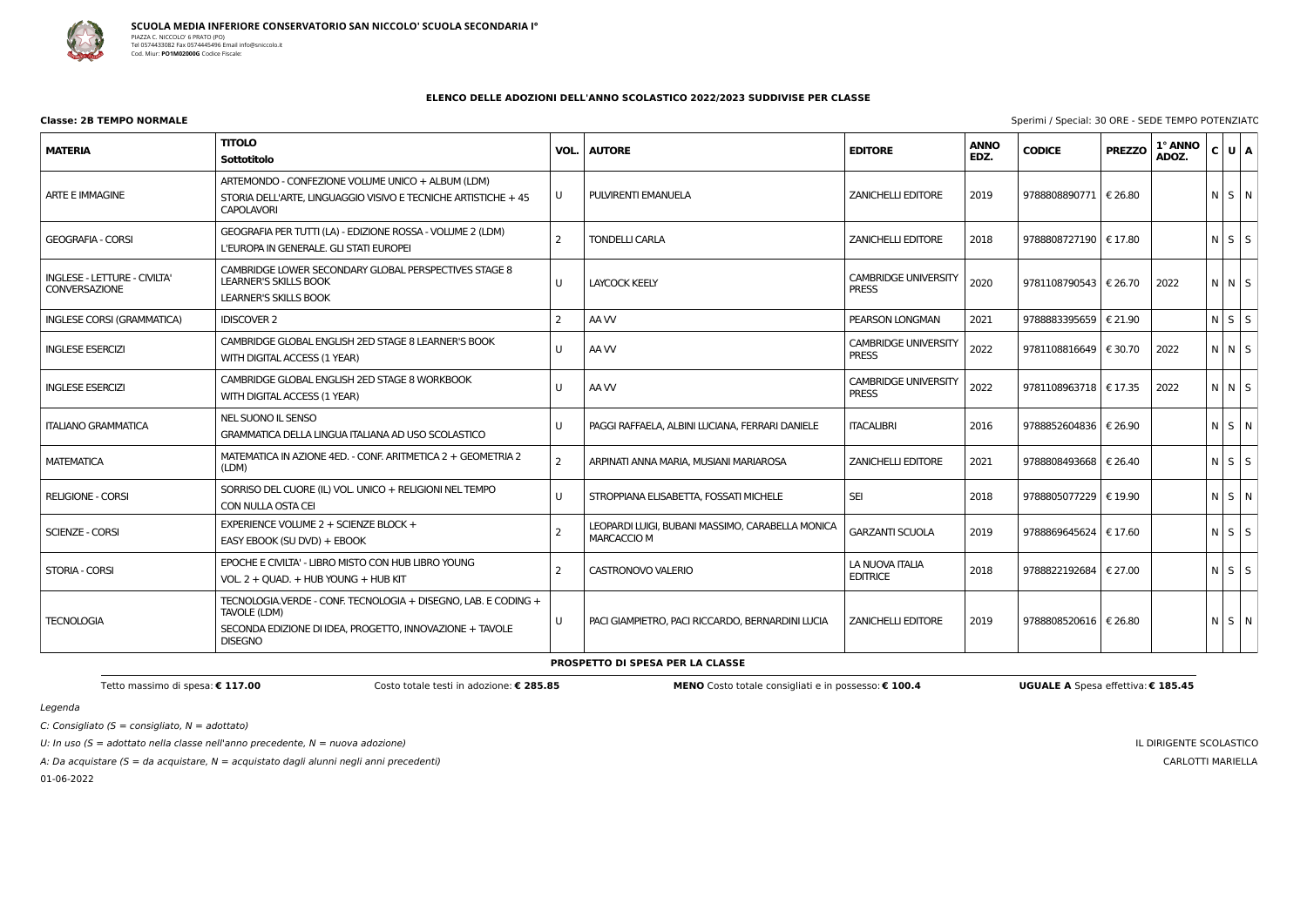

C: Consigliato ( $S =$  consigliato,  $N =$  adottato)

U: In uso ( $S =$  adottato nella classe nell'anno precedente,  $N =$  nuova adozione)

A: Da acquistare ( $S = da$  acquistare,  $N = ac$ quistato dagli alunni negli anni precedenti)

01-06-2022

IL DIRIGENTE SCOLASTICO CARLOTTI MARIELLA

### **ELENCO DELLE ADOZIONI DELL'ANNO SCOLASTICO 2022/2023 SUDDIVISE PER CLASSE**

| <b>MATERIA</b>                                       | <b>TITOLO</b><br>Sottotitolo                                                                                                                                 | VOL.           | <b>AUTORE</b>                                                          | <b>EDITORE</b>                              | <b>ANNO</b><br>EDZ. | <b>CODICE</b>           | <b>PREZZO</b> | 1° ANNO<br>ADOZ. | C U A             |  |
|------------------------------------------------------|--------------------------------------------------------------------------------------------------------------------------------------------------------------|----------------|------------------------------------------------------------------------|---------------------------------------------|---------------------|-------------------------|---------------|------------------|-------------------|--|
| <b>ARTE E IMMAGINE</b>                               | ARTEMONDO - CONFEZIONE VOLUME UNICO + ALBUM (LDM)<br>STORIA DELL'ARTE, LINGUAGGIO VISIVO E TECNICHE ARTISTICHE + 45<br><b>CAPOLAVORI</b>                     | U              | PULVIRENTI EMANUELA                                                    | <b>ZANICHELLI EDITORE</b>                   | 2019                | 9788808890771   € 26.80 |               |                  | NSN               |  |
| <b>GEOGRAFIA - CORSI</b>                             | GEOGRAFIA PER TUTTI (LA) - EDIZIONE ROSSA - VOLUME 2 (LDM)<br>L'EUROPA IN GENERALE. GLI STATI EUROPEI                                                        | $\overline{2}$ | <b>TONDELLI CARLA</b>                                                  | <b>ZANICHELLI EDITORE</b>                   | 2018                | 9788808727190   € 17.80 |               |                  | $N$ $S$ $S$       |  |
| INGLESE - LETTURE - CIVILTA'<br><b>CONVERSAZIONE</b> | CAMBRIDGE LOWER SECONDARY GLOBAL PERSPECTIVES STAGE 8<br><b>LEARNER'S SKILLS BOOK</b><br><b>LEARNER'S SKILLS BOOK</b>                                        | U              | <b>LAYCOCK KEELY</b>                                                   | <b>CAMBRIDGE UNIVERSITY</b><br><b>PRESS</b> | 2020                | 9781108790543   € 26.70 |               | 2022             | N N S             |  |
| <b>INGLESE CORSI (GRAMMATICA)</b>                    | <b>IDISCOVER 2</b>                                                                                                                                           | 2              | AA W                                                                   | PEARSON LONGMAN                             | 2021                | 9788883395659   € 21.90 |               |                  | $N$ $S$ $S$       |  |
| <b>INGLESE ESERCIZI</b>                              | CAMBRIDGE GLOBAL ENGLISH 2ED STAGE 8 LEARNER'S BOOK<br>WITH DIGITAL ACCESS (1 YEAR)                                                                          | U              | AA W                                                                   | <b>CAMBRIDGE UNIVERSITY</b><br><b>PRESS</b> | 2022                | 9781108816649   € 30.70 |               | 2022             | $N$ $N$ $S$       |  |
| <b>INGLESE ESERCIZI</b>                              | CAMBRIDGE GLOBAL ENGLISH 2ED STAGE 8 WORKBOOK<br>WITH DIGITAL ACCESS (1 YEAR)                                                                                | U              | AA W                                                                   | <b>CAMBRIDGE UNIVERSITY</b><br><b>PRESS</b> | 2022                | 9781108963718   € 17.35 |               | 2022             | $N$ $N$ $S$       |  |
| <b>ITALIANO GRAMMATICA</b>                           | NEL SUONO IL SENSO<br>GRAMMATICA DELLA LINGUA ITALIANA AD USO SCOLASTICO                                                                                     | U              | PAGGI RAFFAELA, ALBINI LUCIANA, FERRARI DANIELE                        | <b>ITACALIBRI</b>                           | 2016                | 9788852604836   € 26.90 |               |                  | $N$ $S$ $N$       |  |
| <b>MATEMATICA</b>                                    | MATEMATICA IN AZIONE 4ED. - CONF. ARITMETICA 2 + GEOMETRIA 2<br>(LDM)                                                                                        | $\overline{2}$ | ARPINATI ANNA MARIA, MUSIANI MARIAROSA                                 | <b>ZANICHELLI EDITORE</b>                   | 2021                | 9788808493668           | € 26.40       |                  | $N$ $S$ $S$       |  |
| <b>RELIGIONE - CORSI</b>                             | SORRISO DEL CUORE (IL) VOL. UNICO + RELIGIONI NEL TEMPO<br>CON NULLA OSTA CEI                                                                                | U              | STROPPIANA ELISABETTA, FOSSATI MICHELE                                 | <b>SEI</b>                                  | 2018                | 9788805077229           | € 19.90       |                  | N S N             |  |
| <b>SCIENZE - CORSI</b>                               | EXPERIENCE VOLUME 2 + SCIENZE BLOCK +<br>EASY EBOOK (SU DVD) + EBOOK                                                                                         | $\mathcal{P}$  | LEOPARDI LUIGI, BUBANI MASSIMO, CARABELLA MONICA<br><b>MARCACCIO M</b> | <b>GARZANTI SCUOLA</b>                      | 2019                | 9788869645624   € 17.60 |               |                  | $N$ $S$ $S$       |  |
| <b>STORIA - CORSI</b>                                | EPOCHE E CIVILTA' - LIBRO MISTO CON HUB LIBRO YOUNG<br>VOL. 2 + QUAD. + HUB YOUNG + HUB KIT                                                                  | 2              | <b>CASTRONOVO VALERIO</b>                                              | LA NUOVA ITALIA<br><b>EDITRICE</b>          | 2018                | 9788822192684   € 27.00 |               |                  | $N \mid S \mid S$ |  |
| <b>TECNOLOGIA</b>                                    | TECNOLOGIA.VERDE - CONF. TECNOLOGIA + DISEGNO, LAB. E CODING +<br>TAVOLE (LDM)<br>SECONDA EDIZIONE DI IDEA, PROGETTO, INNOVAZIONE + TAVOLE<br><b>DISEGNO</b> | U              | PACI GIAMPIETRO, PACI RICCARDO, BERNARDINI LUCIA                       | <b>ZANICHELLI EDITORE</b>                   | 2019                | 9788808520616   € 26.80 |               |                  | $N$ $S$ $N$       |  |

**PROSPETTO DI SPESA PER LA CLASSE**

Tetto massimo di spesa: € 117.00 Costo totale testi in adozione: € 285.85 MENO Costo totale consigliati e in possesso: € 100.4 UGUALE A Spesa effettiva: € 185.45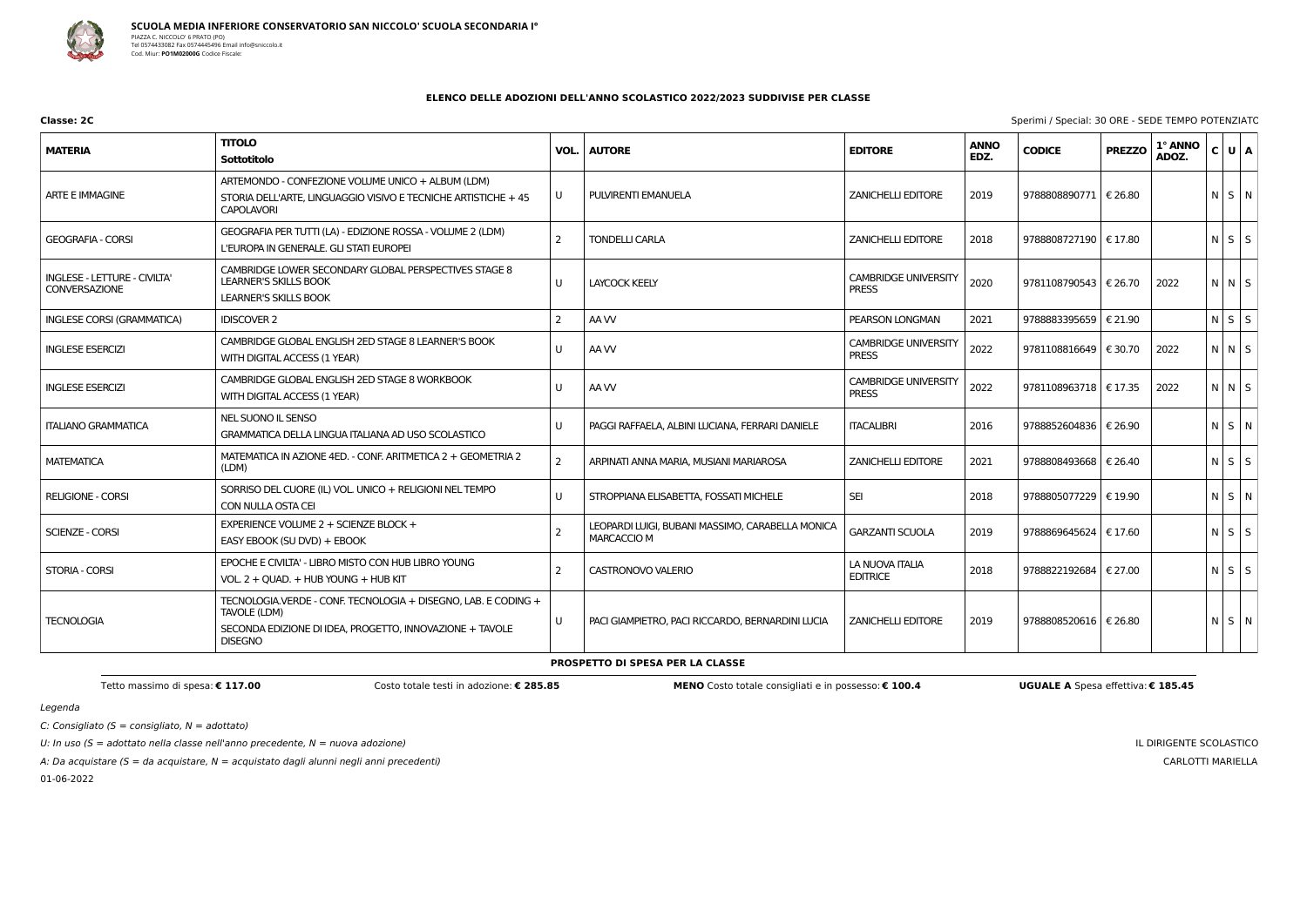

**Classe: 3A** Sperimi / Special: 30 ORE DI ORARIO ORDINARIO (INGLESE\_SPAGNOLO)

 $C:$  Consigliato (S = consigliato,  $N =$  adottato)

U: In uso ( $S =$  adottato nella classe nell'anno precedente,  $N =$  nuova adozione)

A: Da acquistare ( $S = da$  acquistare,  $N = ac$ quistato dagli alunni negli anni precedenti)

01-06-2022

IL DIRIGENTE SCOLASTICO CARLOTTI MARIELLA

## **ELENCO DELLE ADOZIONI DELL'ANNO SCOLASTICO 2022/2023 SUDDIVISE PER CLASSE**

| <b>MATERIA</b>                       | <b>TITOLO</b><br><b>Sottotitolo</b>                                                                                                                | VOL. | <b>AUTORE</b>                                                           | <b>EDITORE</b>                     | <b>ANNO</b><br>EDZ. | <b>CODICE</b>           | <b>PREZZO</b>    | 1° ANNO<br>ADOZ. | $C$ U $A$         |  |
|--------------------------------------|----------------------------------------------------------------------------------------------------------------------------------------------------|------|-------------------------------------------------------------------------|------------------------------------|---------------------|-------------------------|------------------|------------------|-------------------|--|
| ARTE E IMMAGINE                      | CAPOLAVORI UNICO + CAT CAPOLAVORI + PATRIMONI KIT<br>ARTE                                                                                          |      | <b>GANDINI, VIANELLO, FABI</b>                                          | LA SCUOLA EDITRICE                 | 2019                | 9788835051770   € 22.90 |                  |                  | N S N             |  |
| <b>GEOGRAFIA - CORSI</b>             | GEOGRAFIA PER TUTTI (LA) - EDIZIONE ROSSA - VOLUME 3 (LDM)<br>LA TERRA IN GENERALE. I PAESI EXTRAEUROPEI                                           |      | <b>TONDELLI CARLA</b>                                                   | <b>ZANICHELLI EDITORE</b>          | 2018                | 9788808914156   € 19.50 |                  |                  | $N$ $S$ $S$       |  |
| <b>INGLESE CORSI</b><br>(GRAMMATICA) | SPRINT PLUS 3                                                                                                                                      |      | PRODROMO LUKE, MORRIS CATRIN ELLEN, TITE PAOLA<br><b>CERULLI GRAZIA</b> | ELI                                | 2015                | 9788853620880   € 23.90 |                  |                  | $N$ $S$ $S$       |  |
| <b>ITALIANO EPICA</b>                | <b>ODISSEA</b>                                                                                                                                     | U    | <b>OMERO</b>                                                            | <b>ITACALIBRI</b>                  | 2010                | 9788852602221           | $\epsilon$ 14.90 | 2022             | $N$ $N$ $S$       |  |
| <b>ITALIANO GRAMMATICA</b>           | NEL SUONO IL SENSO<br>GRAMMATICA DELLA LINGUA ITALIANA AD USO SCOLASTICO                                                                           |      | PAGGI RAFFAELA, ALBINI LUCIANA, FERRARI DANIELE                         | <b>ITACALIBRI</b>                  | 2016                | 9788852604836   € 26.90 |                  |                  | N S N             |  |
| <b>MATEMATICA</b>                    | MATEMATICA IN AZIONE 3ED - CONF. 3 MULTIMEDIALE (LDM)<br>ALGEBRA + GEOMETRIA 3                                                                     |      | ARPINATI ANNA MARIA, MUSIANI MARIAROSA                                  | <b>ZANICHELLI EDITORE</b>          | 2015                | 9788808436474   € 28.20 |                  |                  | $N \mid S \mid S$ |  |
| <b>RELIGIONE - CORSI</b>             | SORRISO DEL CUORE (IL) VOL. UNICO + RELIGIONI NEL TEMPO<br>CON NULLA OSTA CEI                                                                      | U    | STROPPIANA ELISABETTA, FOSSATI MICHELE                                  | <b>SEI</b>                         | 2018                | 9788805077229   € 19.90 |                  |                  | $N \mid S \mid N$ |  |
| <b>SCIENZE - CORSI</b>               | EXPERIENCE VOLUME $3 +$ SCIENZE BLOCK +<br>EASY EBOOK (SU DVD) + EBOOK                                                                             |      | LEOPARDI LUIGI, BUBANI MASSIMO, CARABELLA MONICA<br><b>MARCACCIO M</b>  | <b>GARZANTI SCUOLA</b>             | 2019                | 9788869645631   € 17.60 |                  |                  | $N$ $S$ $S$       |  |
| STORIA - CORSI                       | EPOCHE E CIVILTA' - LIBRO MISTO CON HUB LIBRO YOUNG<br>VOL. 3 + QUAD. + HUB YOUNG + HUB KIT                                                        |      | CASTRONOVO VALERIO                                                      | LA NUOVA ITALIA<br><b>EDITRICE</b> | 2018                | 9788822192691   € 28.10 |                  |                  | NSS               |  |
| <b>TECNOLOGIA</b>                    | TECNOLOGIA.VERDE - CONF. TECNOLOGIA + DISEGNO, LAB. E CODING +<br>TAVOLE (LDM)<br>SECONDA EDIZIONE DI IDEA, PROGETTO, INNOVAZIONE + TAVOLE DISEGNO | U    | PACI GIAMPIETRO, PACI RICCARDO, BERNARDINI LUCIA                        | <b>ZANICHELLI EDITORE</b>          | 2019                | 9788808520616   € 26.80 |                  |                  | N S N             |  |

#### **PROSPETTO DI SPESA PER LA CLASSE**

Tetto massimo di spesa: € 132.00 Costo totale testi in adozione: € 228.7 MENO Costo totale consigliati e in possesso: € 96.5 UGUALE A Spesa effettiva: € 132.2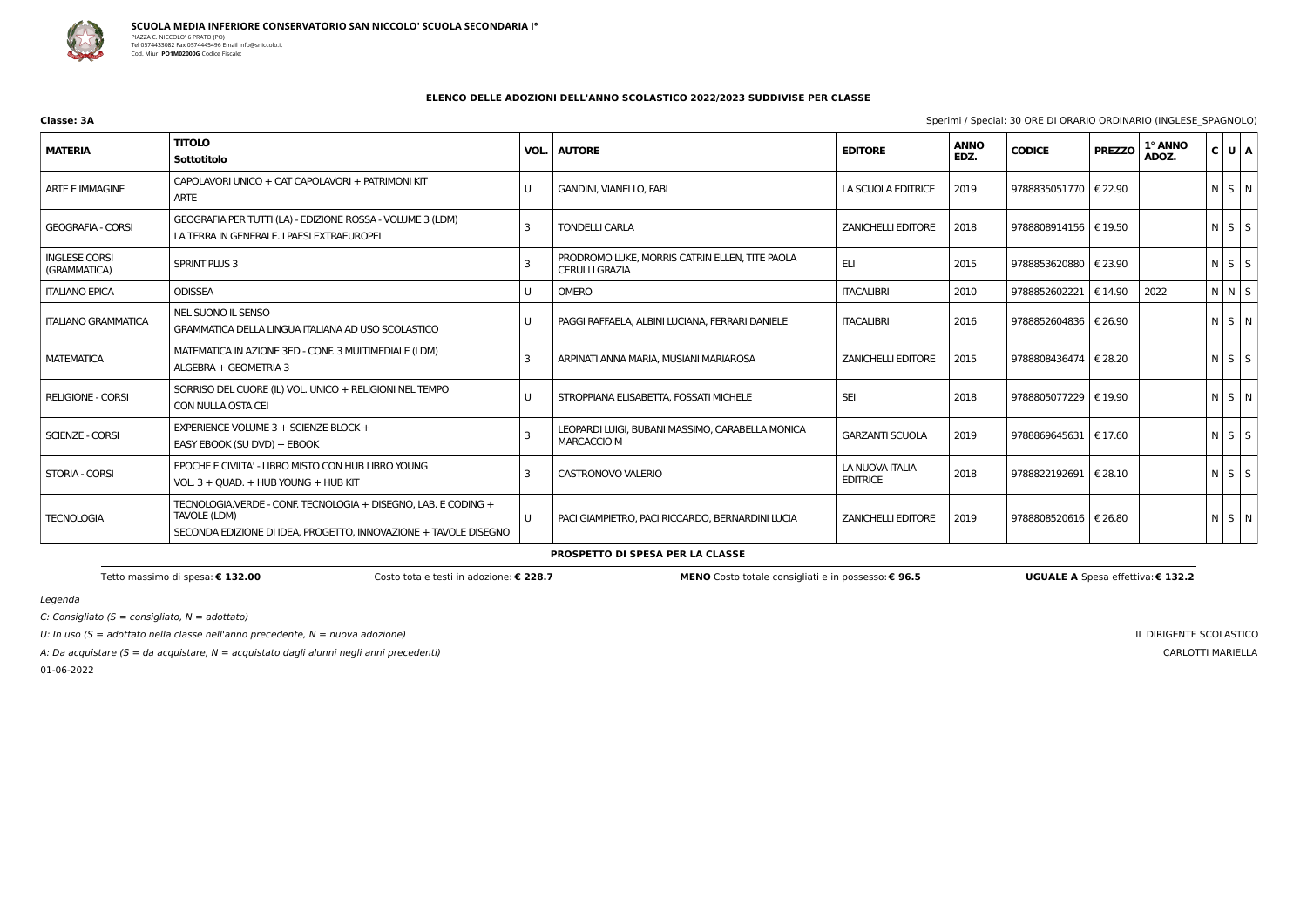

**Classe: 3B** Sperimi / Special: 30 ORE DI ORARIO ORDINARIO (INGLESE\_SPAGNOLO)

 $C:$  Consigliato (S = consigliato,  $N =$  adottato)

U: In uso ( $S =$  adottato nella classe nell'anno precedente,  $N =$  nuova adozione)

A: Da acquistare ( $S = da$  acquistare,  $N = ac$ quistato dagli alunni negli anni precedenti)

01-06-2022

IL DIRIGENTE SCOLASTICO CARLOTTI MARIELLA

## **ELENCO DELLE ADOZIONI DELL'ANNO SCOLASTICO 2022/2023 SUDDIVISE PER CLASSE**

| <b>MATERIA</b>                       | <b>TITOLO</b><br>Sottotitolo                                                                                                                       | VOL. | <b>AUTORE</b>                                                           | <b>EDITORE</b>                     | <b>ANNO</b><br>EDZ. | <b>CODICE</b>           | <b>PREZZO</b>    | 1° ANNO<br>ADOZ. | C U A       |  |
|--------------------------------------|----------------------------------------------------------------------------------------------------------------------------------------------------|------|-------------------------------------------------------------------------|------------------------------------|---------------------|-------------------------|------------------|------------------|-------------|--|
| ARTE E IMMAGINE                      | CAPOLAVORI UNICO + CAT CAPOLAVORI + PATRIMONI KIT<br>ARTE                                                                                          |      | <b>GANDINI, VIANELLO, FABI</b>                                          | LA SCUOLA EDITRICE                 | 2019                | 9788835051770   € 22.90 |                  |                  | N S N       |  |
| <b>GEOGRAFIA - CORSI</b>             | GEOGRAFIA PER TUTTI (LA) - EDIZIONE ROSSA - VOLUME 3 (LDM)<br>LA TERRA IN GENERALE. I PAESI EXTRAEUROPEI                                           |      | <b>TONDELLI CARLA</b>                                                   | <b>ZANICHELLI EDITORE</b>          | 2018                | 9788808914156   € 19.50 |                  |                  | $N$ $S$ $S$ |  |
| <b>INGLESE CORSI</b><br>(GRAMMATICA) | <b>SPRINT PLUS 3</b>                                                                                                                               |      | PRODROMO LUKE, MORRIS CATRIN ELLEN, TITE PAOLA<br><b>CERULLI GRAZIA</b> | <b>ELI</b>                         | 2015                | 9788853620880           | € 23.90          |                  | NSS         |  |
| <b>ITALIANO EPICA</b>                | <b>ODISSEA</b>                                                                                                                                     | U    | <b>OMERO</b>                                                            | <b>ITACALIBRI</b>                  | 2010                | 9788852602221           | $\epsilon$ 14.90 | 2022             | N N S       |  |
| <b>ITALIANO GRAMMATICA</b>           | NEL SUONO IL SENSO<br>GRAMMATICA DELLA LINGUA ITALIANA AD USO SCOLASTICO                                                                           |      | PAGGI RAFFAELA, ALBINI LUCIANA, FERRARI DANIELE                         | <b>ITACALIBRI</b>                  | 2016                | 9788852604836   € 26.90 |                  |                  | N S N       |  |
| <b>MATEMATICA</b>                    | MATEMATICA IN AZIONE 3ED - CONF. 3 MULTIMEDIALE (LDM)<br>ALGEBRA + GEOMETRIA 3                                                                     |      | ARPINATI ANNA MARIA, MUSIANI MARIAROSA                                  | <b>ZANICHELLI EDITORE</b>          | 2015                | 9788808436474   € 28.20 |                  |                  | $N$ $S$ $S$ |  |
| <b>RELIGIONE - CORSI</b>             | SORRISO DEL CUORE (IL) VOL. UNICO + RELIGIONI NEL TEMPO<br>CON NULLA OSTA CEI                                                                      | U    | STROPPIANA ELISABETTA, FOSSATI MICHELE                                  | <b>SEI</b>                         | 2018                | 9788805077229   € 19.90 |                  |                  | N S N       |  |
| <b>SCIENZE - CORSI</b>               | EXPERIENCE VOLUME $3 +$ SCIENZE BLOCK +<br>EASY EBOOK (SU DVD) + EBOOK                                                                             |      | LEOPARDI LUIGI, BUBANI MASSIMO, CARABELLA MONICA<br><b>MARCACCIO M</b>  | <b>GARZANTI SCUOLA</b>             | 2019                | 9788869645631   € 17.60 |                  |                  | $N$ $S$ $S$ |  |
| STORIA - CORSI                       | EPOCHE E CIVILTA' - LIBRO MISTO CON HUB LIBRO YOUNG<br>VOL. 3 + QUAD. + HUB YOUNG + HUB KIT                                                        |      | CASTRONOVO VALERIO                                                      | LA NUOVA ITALIA<br><b>EDITRICE</b> | 2018                | 9788822192691   € 28.10 |                  |                  | NSS         |  |
| <b>TECNOLOGIA</b>                    | TECNOLOGIA.VERDE - CONF. TECNOLOGIA + DISEGNO, LAB. E CODING +<br>TAVOLE (LDM)<br>SECONDA EDIZIONE DI IDEA, PROGETTO, INNOVAZIONE + TAVOLE DISEGNO | U    | PACI GIAMPIETRO, PACI RICCARDO, BERNARDINI LUCIA                        | <b>ZANICHELLI EDITORE</b>          | 2019                | 9788808520616   € 26.80 |                  |                  | $N$ $S$ $N$ |  |

#### **PROSPETTO DI SPESA PER LA CLASSE**

Tetto massimo di spesa: € 132.00 Costo totale testi in adozione: € 228.7 MENO Costo totale consigliati e in possesso: € 96.5 UGUALE A Spesa effettiva: € 132.2